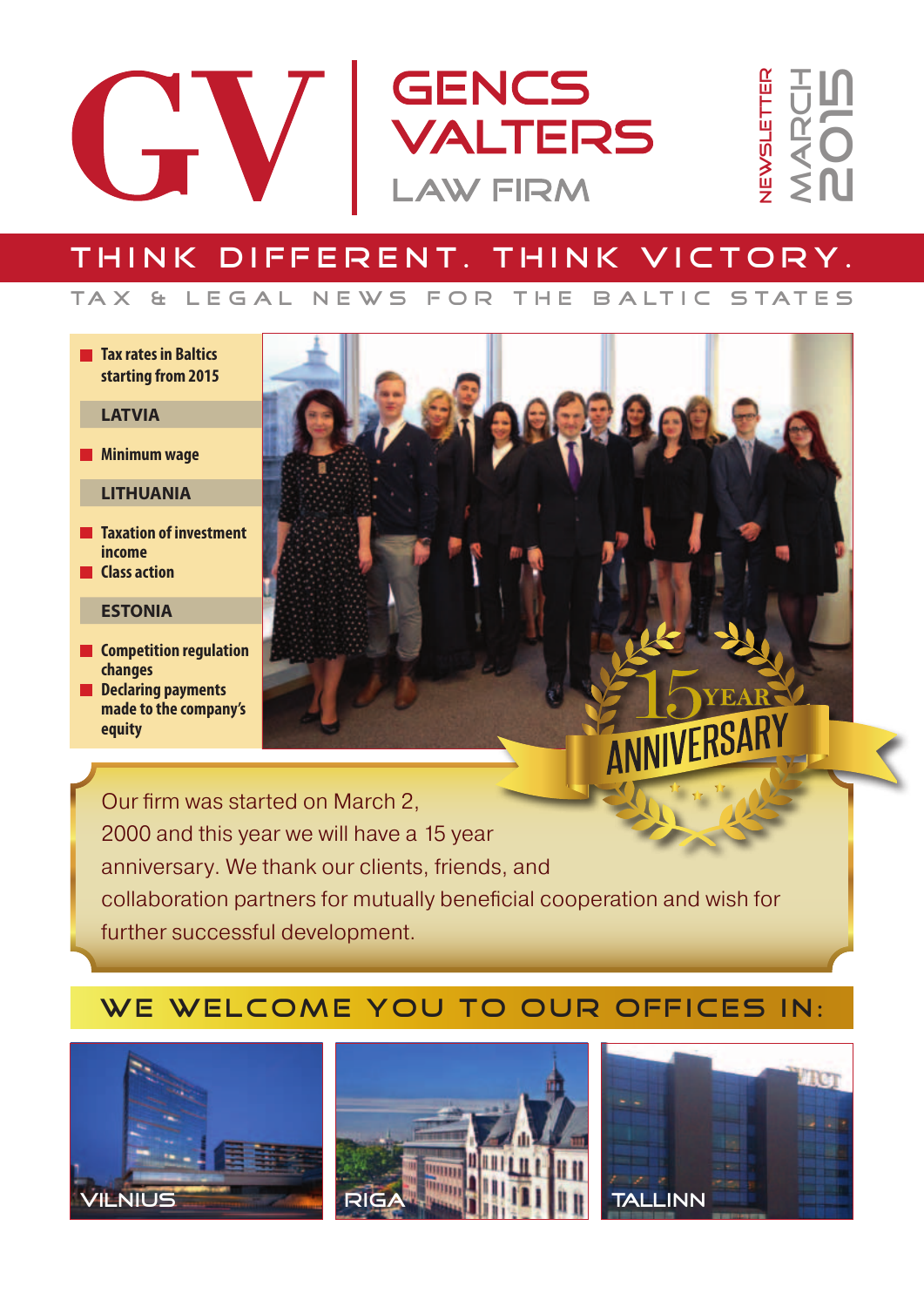

# **Tax Rates in Baltics**

# **Estonia**

#### **VAT**

Declaring invoices which exceed 1000 EUR. Invoices (both sales and purchase invoices) where the amount exceeds 1000 EUR have to be declared. Till the end of 2015 the declaration can be made as summarized for each cooperation partner and client.

Starting from December 1st, 2014 maximum 50%, instead of previous 100% of the input tax can be deducted on purchasing a vehicle or on costs related to the vehicle.

#### **Income tax**

Starting from January 1<sup>st</sup>, 2015 the income tax rate is 20%, instead of 21%.

Income Tax Act clause § 29 section 2 is specified and made more clear, and it states that income which non-resident receives from a resident legal person for its management or supervisory board member's obligations or from non-resident legal person's permanents establishment in Estonia for fulfilling its management obligations, shall be taxed with income tax. As for taxation, it is important that income is received from a company or permanent establishment for fulfilling the management obligations, not the fact that the income is paid by a resident or non-resident.

To Income Tax Act is added clause 29 section 4 point 2<sup>1</sup>, according to which if non-resident transfers timber which is obtained from the property he owns in Estonia, the non-resident will be subject to income tax.

To Income Tax Act is added clause 38 sec- $\frac{1}{2}$ , which states the principle that if a person who has obtained assets by inheritance, transfers the same assets, the person can calculate to the acquisition cost only the costs that he has incurred and the costs that the testator made, will not be added to the acquisition cost. With this principle

it is necessary to keep in mind that the inheritance received is income tax exempt to the legatee, however if the assets of inheritance will be sold, the tax exemption is not applicable anymore and income tax will be calculated.

Income Tax Act clause 50 section 2 is specified and states an exemption that in case of mergers and divisions of companies the payments made to the companies equities by each other shall not be taken into consideration. The aim of this is to avoid unjustified double tax exemptions, which would happen if one company would make payments to the other company with the payment in his equity and those payments would be added in case of mergers. Same principle applies to the divisions of the companies.

## **Social tax**

Starting from January 1st, 2015 the social tax rate is 33%. Minimal monthly base of the social tax is 355 EUR, instead on 320 EUR, which mean the minimum social tax on salaries/ management board members fees is 117,15 EUR per month.

### **Tax free minimum**

The tax-free minimum is 154 EUR per month (1848 EUR per year), instead of 144 **ELJR** 

Additional tax-free minimum in case of pension is 220 EUR per month (applies to pension fund I and II).

Additional tax-free minimum in case of work related accident is 64 EUR per month.

#### **Unemployment insurance tax and Pension Fund**

Starting from January 1st, 2015 the unemployment insurance tax for employee is 1,6%, instead of 2%, and tax rate for employer is 0,8%, instead of 1%.

Pension Fund payment is 2% or 3% depending of the employee's fund.

# **LITHUAnia**

#### **VAT**

From January 1st, 2015 accomodation/hotel services is taxed with 9% VAT instead of general 21% VAT tariff.

### **Corporate income tax**

Capital gains from transfering of shares of unit established in EEA or country with whom Lithuania has double taxation treaty are exempt from corporate income tax, if more than 25% of shares were held for more than 2 years, 3 years in case of restructuring. Tax benefit does not apply if shares are transfered back to issuing unit.

Calculating corporate income tax for 2014, companies will be allowed to deduct previous year losses equal up to 70% of current years taxable profit. Thus 30% of profit will be taxed notwithstanding that company has accrued losses in previous periods.

Company which made a donation for movie production (certain donation recipient requirements apply) during 2014 is allowed to minimize it's corporate income tax by subtracting the sum donated from the tax due. Deductable amount can not be higher than 75% of calculated corporate income tax. However if amout is higher, remaining amount may be deducted from corporate income tax during 2 subsequent tax periods.

Company executing an investment project (purchase of long term property such as maschinery, software, IT equipment,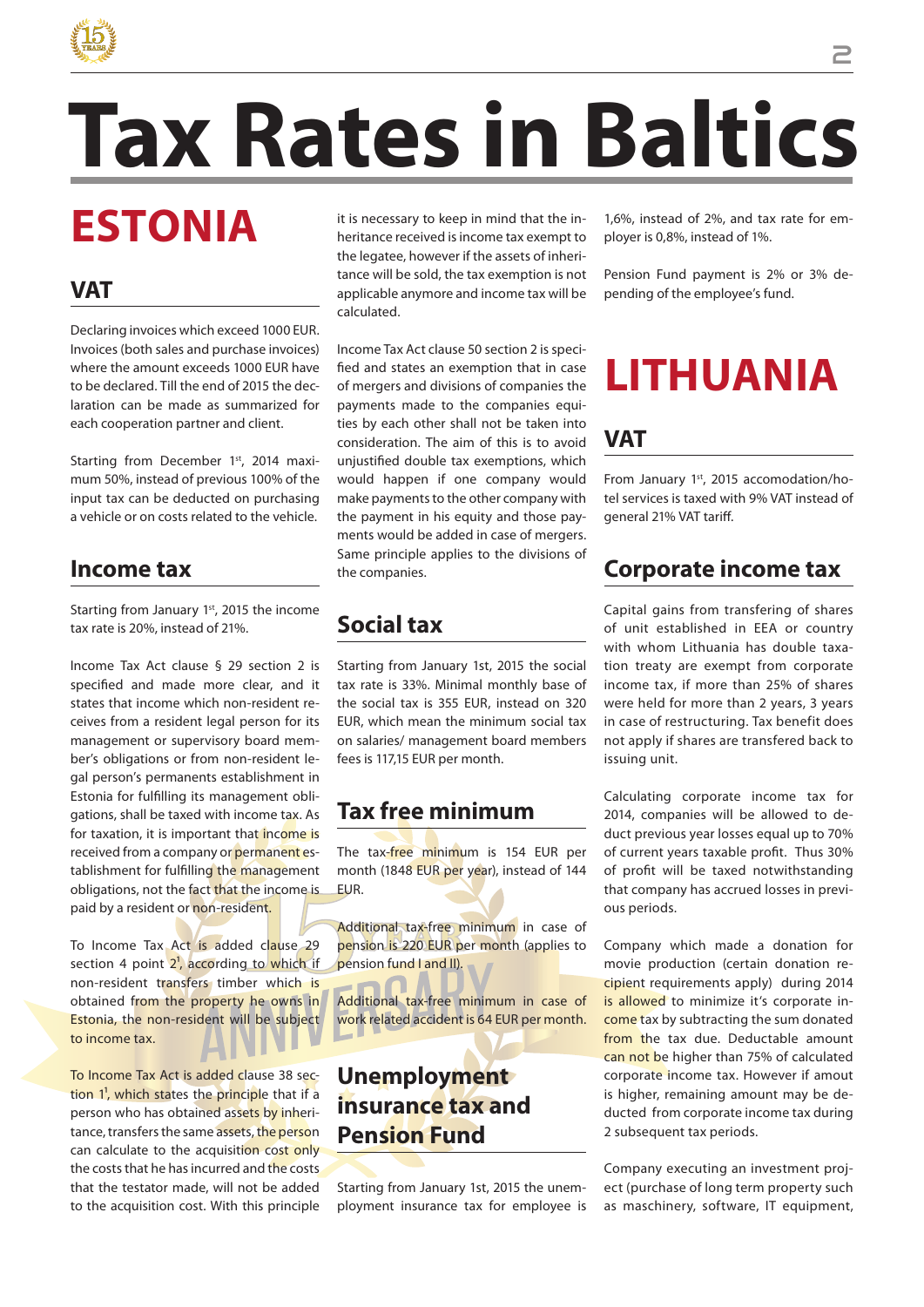

# **Starting from 2015**

buildings, ownership/license rights, trucks, trailers, and semitrailers, etc.) may deduct such expenditure, sufered during 2014, from corporate income tax due. Deduction (subtraction from tax due) is limited to 50% of calculated corporate income tax. Sums over the limit may be may be deducted from corporate income tax during 2 subsequent tax periods. Objects purchsed during investment project shall be new, produced within 2 years. Trucks, buses, trailers and semitrailers shall not be older than 5 years. Deductable amount for vehicles is limited to 300 000 EUR.

#### **Personal income tax**

Tax advantages related to sale of shares acquired before year 1999 and dividends from such shares were abolished, thus profits from share sales and dividends received from such shares in 2014 shall be taxed with 15% Personal income tax, save for 3000 EUR non-taxable minimum applicable to gains received from securities and derivatives.

Tax advantage related to interest received from loans which are repaid after 1 year, was abolished. Interest from loans received in 2014 is taxed with 15% Personal income tax.

Interest from non-equity securities issued by Lithuania and EU Member States acquired after January 1<sup>st</sup>, 2014 and interest for deposits held in EU Member States banks (if contracts entered after January 1st, 2014) are taxed with 15% Personal income tax, save for non-taxable 3000 EUR minimum applicable to gains from all financial instruments.

Interest from non-equity securities acquired before January 1st, 2014 which redemption starts later than 366 days after issue, is tax exempt.

Interest received during 2014 by foreign person from Lithuanian establishment, foreign establishment having Permanent establishment or other foreign person acting via permanent base in Lithuania are class A income and shall be reported in annual tax return by May 1st, 2015.

## **LATVia**

#### **Personal income tax**

Personal income tax is decreased from 24% to 23%. Relief of personal income tax will also be applicable for 19 year old children, who are working during summer holidays and receive taxable income.

#### **Micro company tax**

Micro company tax of 9% is applicable for companies with turnover till 7000 EUR, but micro companies with turnover from 7001 to 100000 EUR are subject to tax of 11%. In year of 2016 micro company tax will be raised to 13%, but from 2017 all companies will be subject to same corporate company tax rate of 15%.

#### **Property tax**

Owners of building, which is built on land owned by a third party, will no longer be subject to compulsory property tax.

# **Minimum wage raised in Latvia**

#### **Minimum monthly salary and the minimum hourly wage rate**

According to amendments in the Regulations of the Cabinet of Ministers of the Republic of Latvia regarding the Minimum Monthly Salary and the Minimum Hourly Wage Rate, from January 1<sup>st</sup>, 2015 the minimum monthly wage in Latvia has been raised from 320 EUR to 360 EUR. The minimum hourly wage rate has been increased from 1.933 EUR to 2.166 EUR. For teenagers and workers at particular risk with normal running time seven hours a day and 35 hours per week, minimum wage rate per hour will be 2,477 EUR.

### **Changes in requirements regarding residence permits**

Amendments to minimum monthly salary have triggered changes in requirements regarding legal provision for subsistence for receipt of a residence permit. Therefore from January 1st, 2015 third country citizen who is requesting or has received the residence permit of Latvia must have following income:

**If investors purchase and own a real es**tate (functionally bounded with buildings) worth over 250 000 EUR, income have to be 1080 EUR per month (instead of 960EUR);

If a person (individual) invests at least 150 000 EUR or 35 000 EUR in the share capital and a company income have to be 1080 EUR per month (instead of 960 EUR);

 $\blacksquare$  If a person (individual) invests at least 280 000 EUR in a credit institution for (at least) 5 years term (without rights to discontinue this investment earlier) income have to be 360 EUR per month (instead of 320 EUR);

A representative of a foreign corporate entity income have to be 360 EUR per month (instead of 320 EUR);

**Person spouse income per month must** be 360 EUR, a child–216 EUR (instead of 320 EUR and 192 EUR).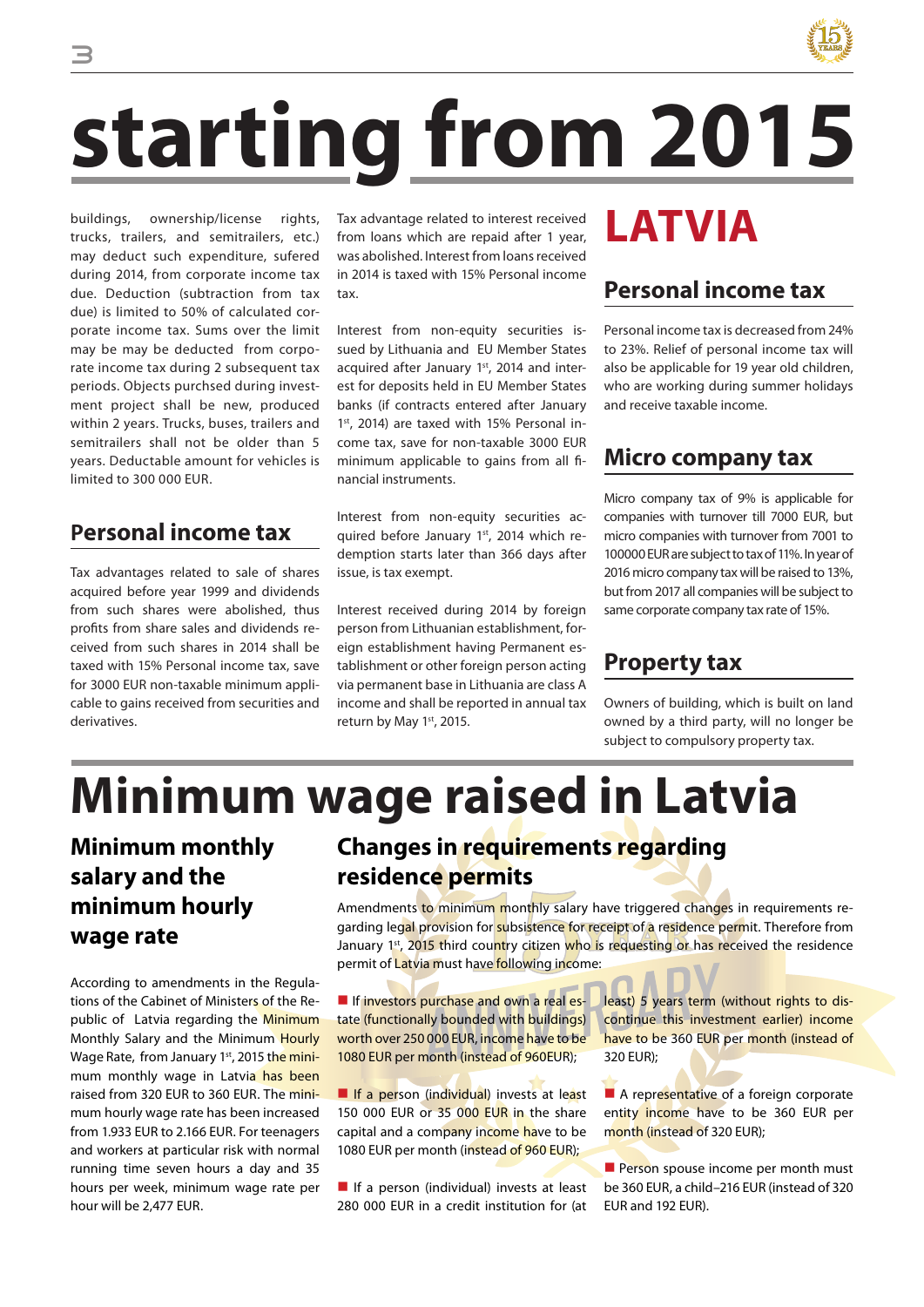

# **Competition regulation changes in Estonia**

Starting from 1st of January 2015 the new versions of Competition Act and Penal Code became effective. With the amendments made to the respective acts, new competition regulation and sanctions for violation of the rules were adopted. Most of the competition rules set in the Penal Code where deleted as criminal offences and they are now classified as misdemeanours, which means that the sanctions for these offences have decreased as criminal offences are sanctioned more strictly.

#### **Abuse of dominant position**

Starting from 1<sup>st</sup> of January abuse of dominant position is not a criminal offence but a misdemeanour. The sanction for abuse of dominant position according to the Penal Code was pecuniary punishment or up to 3 years imprisonment, which is according to new version of Competition Act clause 735 substituted by pecuniary punishment for natural person up to 1200 EUR or detention, and in case of legal person a fine up to 400 000 EUR.

#### **Failure to perform obligations of undertakings in control of essential facilities**

A person who denies other undertaking's access to a network, infrastructure or other essential facility under reasonable and non-discriminatory conditions, or engages in other activities which create violation of the obligations provided by law for undertakings with essential facilities, if a punishment for a misdemeanour has been imposed on the offender for the same act, was according to the Penal Code punishable by a pecuniary punishment or up to 3 years imprisonment. If the same violation was committed by a legal person, the sanction used to be a pecuniary punishment. According to the new regulation in the Competition Act such violation is now punishable by pecuniary punishment for natural person up to 1200 EUR or detention and in case of legal person a fine up to 400 000 EUR.

#### **Enforcement of concentration without permission to concentrate and concentration which damages competition**

Repeated enforcement of concentration without permission to concentrate, as well as violation of a prohibition on concentration or the terms of the permission to concentrate, was also deleted from the Penal Code and according to the Competition Act is now punishable by pecuniary punishment for natural person up to 1200 EUR or detention and in case of legal person a fine up to 400 000 EUR.

#### **Concentration control**

Last but not least the clause regarding concentration control is amended in the Competition Act and it states that a concentration shall be subject to control by the Competition Authority if, during the previous financial year, the aggregate turnover in Estonia of the parties to the concentration exceeded 6,000,000 EUR and the aggregate turnover in Estonia of each of at least two parties to the concentration exceeded 2,000,000 EUR. The respective amounts used to be 6 391 200 EUR and 1 917 350 EUR.

#### **Agreements, decisions and concerted practices prejudicing free competition**

Agreements, decisions or concerted practices between undertakings which have as their objective or effect the restriction of competition are still left in the Penal Code and are regarded as criminal offence.

Agreements, decisions or concerted practices between competitors, including upon participation in public procurements, which: 1) directly or indirectly determine price or other trading terms with respect to third persons; 2) limit production, service, goods markets, technical development or investment; or 3) share markets or sources of supply, restrict access to goods markets to third persons or attempt to exclude third persons from these markets, are punishable by a pecuniary punishment or by 1 to 3 years' imprisonment.

An act stated above which is committed by a legal person, is punishable by a pecuniary punishment of up to 5 to 10 per cent of the turnover of the legal person.

#### 4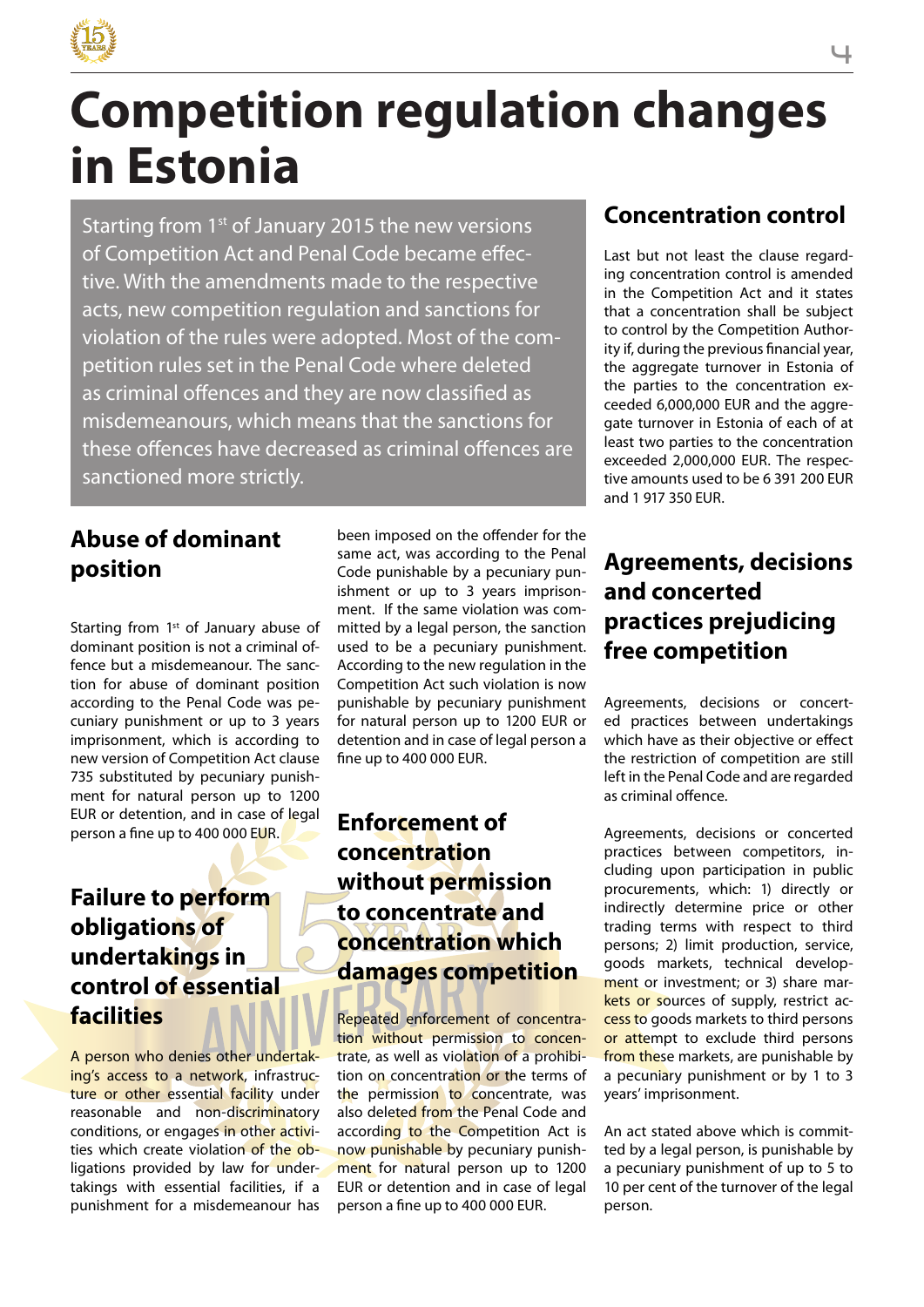

# **Taxation of 2014 investment income in Lithuania**

Beginning of a new financial year brings the need to review legal requirements applicable to taxation of the income received during 2014. There were several substantial amendments of Personal income tax law in Lithuania, which concern declaration and taxation of the income of investors and shareholders received during 2014.

#### **Taxation of capital gains**

Tax advantages related to sale of shares acquired before year 1999 and dividends from such shares were abolished, thus profits from sales of share and dividends from such shares received in 2014 shall be taxed with 15% Personal income tax. Non-taxable minimum of 3000 EUR is applicable to gains received from sales of financial instruments.

■ Tax advantage related to interest received from loans which are repaid after 1 year was abolished. Interest from loans received in 2014 is taxed with 15% Personal income tax.

#### **Taxation of interest**

I Interest from non-equity securities issued by Lithuania and EU Member States acquired after January 1st, 2014 and interest for deposits held in EU Member State banks (if contracts

entered into force after January  $1<sup>st</sup>$ , 2014 are taxed with 15% Personal income tax. 3000 EUR non-taxable minimum applicable to gains from all financial instruments.

Interest from non-equity securities acquired before January  $1<sup>st</sup>$ , 2014, which redemption starts later than 366 days after issue, is tax exempt.

Interest received during 2014 by foreign person from Lithuanian company, foreign company having permanent establishment in Lithuania or other foreign person acting via permanent base in Lithuania, are held to be Class A income and shall be reported in annual tax return by May 1st, 2015.

#### **Taxation of income from derivatives**

I Income from realization of derivatives and interest received during 2014 is held Class A income in Lithuania.

**This change puts obligation on com**panies who pay out profits and interest to natural persons, to calculate and pay attributable personal income tax on recipient's behalf.

■ Calculating taxable profit from realization of derivatives, purchase price and purchase attributed government levies may be deducted from the sales revenue received, non-taxable minimum applies.

#### **Non-taxable minimum**

**Minimal monthly salary was in**creased in January 1st, 2014 from 289 EUR to 300 EUR.

General non-taxable monthly minimum is 166 EUR (if monthly income is less than 290 EUR). When monthly income is higher, non-taxable minimum is calculated under formula given in law. When monthly income is above 925 EUR, non-taxable minimum does not apply. Applicable to work employment/service related income.

Non-taxable minimum of 3000 FUR per year, applies to gains from derivatives and sales of financial instruments (not applicable for gains received out of sales to persons registered in targeted territories and sales back to the issuing company).

**Tax Directors** Handbook 2015



### **Gencs Valters Law Firm – recognised by Tax Directors Handbook 2015 as a first tier firm in Tax!**

 $\blacktriangle$ 

- **"**
	- *Gencs Valters Law Firm handles domestic and cross-border matters including tax planning, audits and ligitation, and its expertise includes VAT and corporate taxation.* **"**

5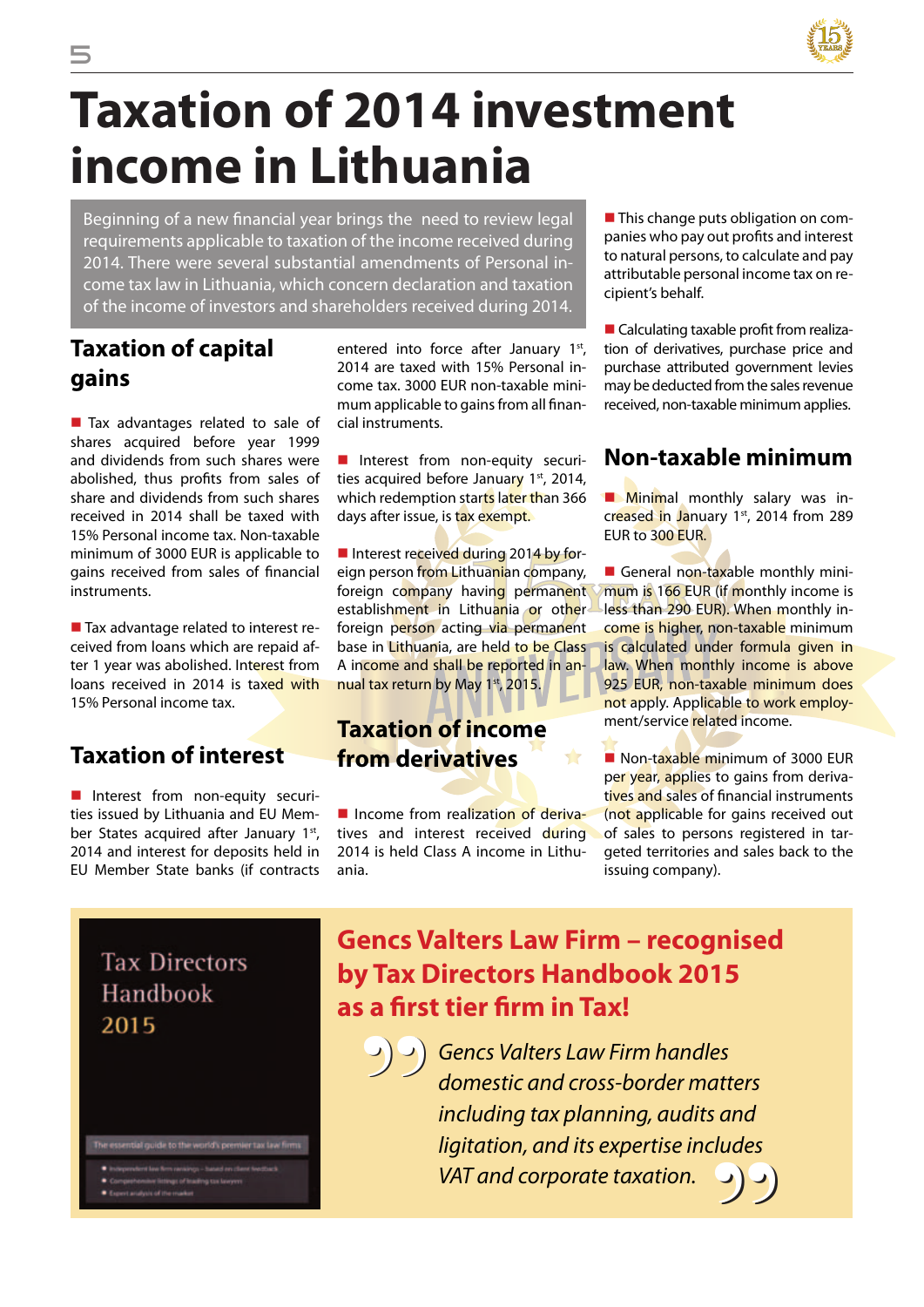

**According to the amendments made to the Income Tax Act, which became in force from the January 1st, 2015, all companies and permanent establishments located in Estonia have to declare payments made to the company's equity.**

#### **Deadline for submitting declarations**

Payments made before February 10<sup>th</sup> will have to be declared with the Tax and Customs Board retroactively. Deadline for submitting the declarations is February 10<sup>th</sup>. Payments which will be made to the company's equity after February 10<sup>th</sup> will be declared following the month of payment.

#### **What needs to be declared?**

It is necessary to declare circumstances which enable to decrease the income tax amount from the later payments. Companies have to declare:

# **Declaring payments made to the company's equity in Estonia**

**Payments made to the company's** equity;

Income tax withheld and paid in a foreign state;

 $\blacksquare$  Received income from where the company can pay out dividends without paying income tax.

If by February 10<sup>th</sup> these circumstances are not declared the tax payer will lose the right to use them for tax exemption when making payments in a later stage.

#### **As an example:**

Your Estonian company has received dividends from its subsidiary in Latvia. When the subsidiary paid the dividends to the parent company, income tax was already withheld and paid in Latvia. In Estonia dividends can therefore be paid out to the shareholders without income tax, reference to Estonian Income Tax Act clause 50 section 11 which states that income tax is not charged on dividends if the resident company paying the dividend has derived the dividend which is the basis for the payment from a resident company of a Contracting State or the Swiss Confederation subject to income tax (except for companies located within a low tax rate territory) and at least 10 per cent of such company's shares or votes belonged to the company at the time of deriving the dividend.

In the case, when these received dividends are not declared, the company will lose to right to pay out the dividends it has received without income tax.

## **We have moved to new offices in Tallinn and Vilnius**



**World Trade Center, 6th floor Ahtri street 12 10151, Tallinn, Estonia**



**Vilniaus vartai, 6th floor A. Tumėno street 4 LT-01109, Vilnius, Lithuania**



Go to: **www.facebook.com www.linkedin.com www.viadeo.com**

and look for **GENCS VALTERS LAW FIRM**



In **www.youtube.com** and **www.twitter.com** look for **GENCSLAW**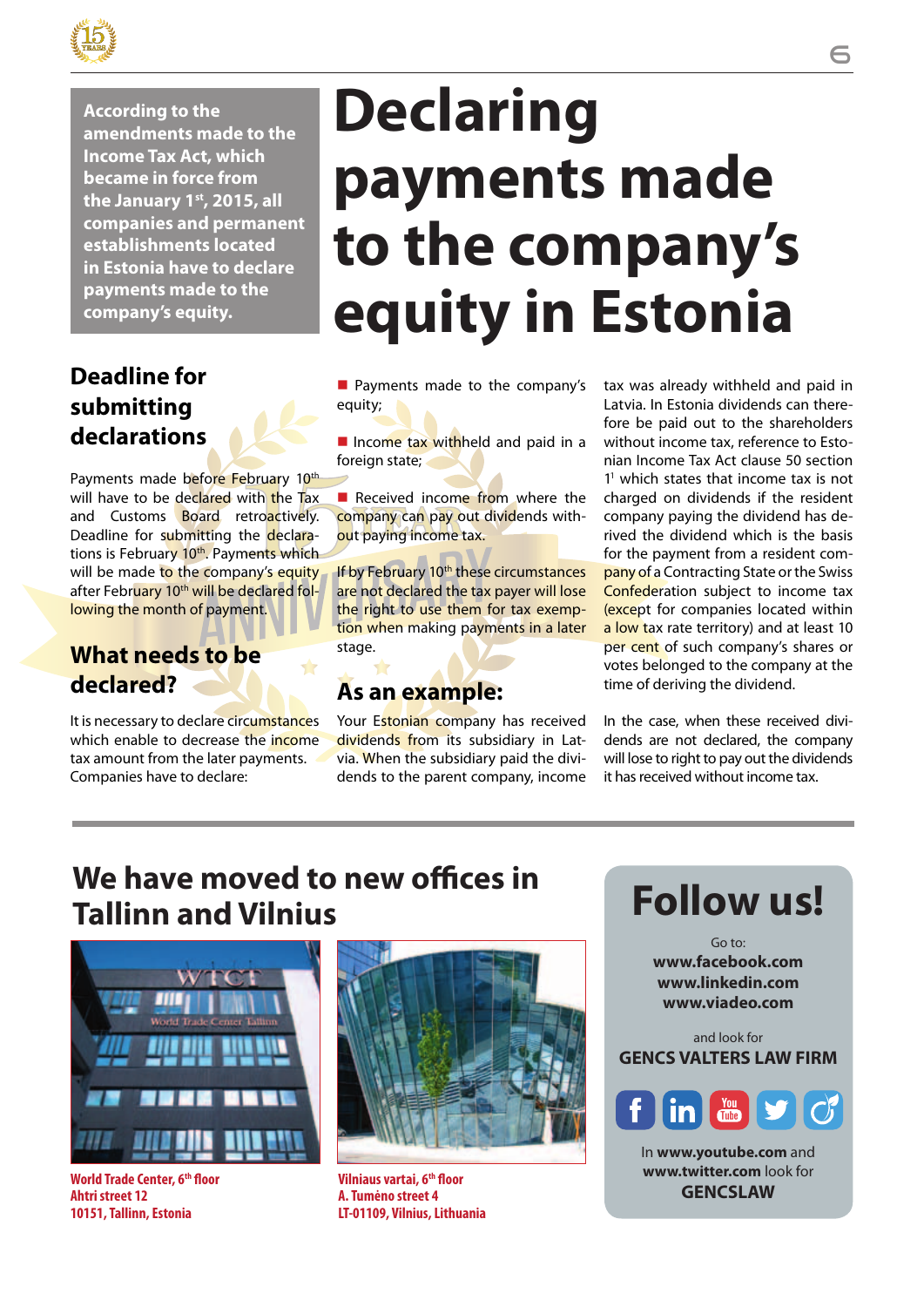

# **New amendments open floodgates for class action in Lithuania**

**From January 1, 2015 the amendments of the Civil Procedure Code regulating class action came into force. Prior to the amendments, class action was merely a theoretical possibility in Lithuania, while after January 1 clear guidelines regulating this institute took effect.**

#### **Conditions of class action**

Not all the lawsuits where multiple claimants are involved are considered class action suits. According to the provisions of the Art. 441<sup>3</sup>, class action shall comply with the following conditions:

There are at least 20 natural or legal persons (a group) which have suffered a common injury (injuries) of their rights and have expressed their will to file a lawsuit together;

Legal or factual claims of the suit are common to the entire group;

Class action will be more effective than numerous individual cases;

■ The group has notified the defendant of the intention to file class action;

■ The group shall have a representative which may be elected from the members of the group and act in the name of the group;

■ The group shall also be represented by an attorney.

It shall be noted that according to the Art. 441<sup>2</sup> of the Code, the representative of the group shall send a notification to the defendant prior to engaging in class action. In the notification claims of the group shall be indicated as well as the deadline to satisfy the claims. The deadline shall be at least 30 days. If the claims indicated in the notification are not satisfied within prescribed deadline, the group can file a class action suit in court.

#### **Group and representative**

Unlike class actions in the United States, in Lithuania this type of lawsuit only applies to the parties who have already filed the lawsuit. The provisions of Civil Procedure Code do not allow a suit to be brought in the name of an unknown group of claimants.

The list of claimants (members of the group) shall be attached to class action suit. Members can be added to the group within 60 to 90 days after class action suit was accepted by court. Each claimant shall sign a consent form in order to be included in class action. Group members cannot lead the case individually, except individual pecuniary claims.

In order to make litigation more effective, a group shall be represented by a representative. The representative shall be a natural person which is interested in the outcome of the case or an association (trade union). In case where the group is represented by an association (trade union), the claims provided in class action suit shall be directly related with the goals or activities of such association (trade union). E.g. an association responsible for consumer right protection can represent a group of consumers.

#### **Certifying class action**

When class action suit is filed, the court shall certify the suit, meaning that the court shall verify whether the suit complies with of class action. In the resolution to certify the suit, court verify the following circumstances:

Whether all claimants can be members of the group, in other words, whether legal and factual claims of each individual case are common to the group;

Whether class action will be more effective than individual cases; the court shall take into consideration the nature of violated rights and interests, the members of the group, relation between claims of the group and individual pecuniary claims and etc.;

**N** Whether the representative of the group is eligible for this function; the court shall take into consideration reputation, honesty, competence of the representative, his/hers experience in other class action suits, his/hers procedural behavior, possible interest conflict.

The court resolution can be appealed.

#### **State and litigation fees**

The state fee for non-pecuniary class action suit is 145 EUR. This fee shall be divided in equal parts among all the members of the group.

If individual pecuniary claims are submitted in the class action, the state fee calculated following the rules of ordinary pecuniary lawsuit provided in the Civil Procedure Coder. The state fee shall be divided among all members of the group in proportion to the amount of their individual pecuniary claims.

The state fee shall be paid by the representative of the group. Group members shall reimburse the representative according to calculations provided.

Each member shall cover litigation fees proportional to his/hers pecuniary claims. If a group member opts out of class action, such member shall only cover litigation fees for procedural actions performed until his/hers decision to opt out.